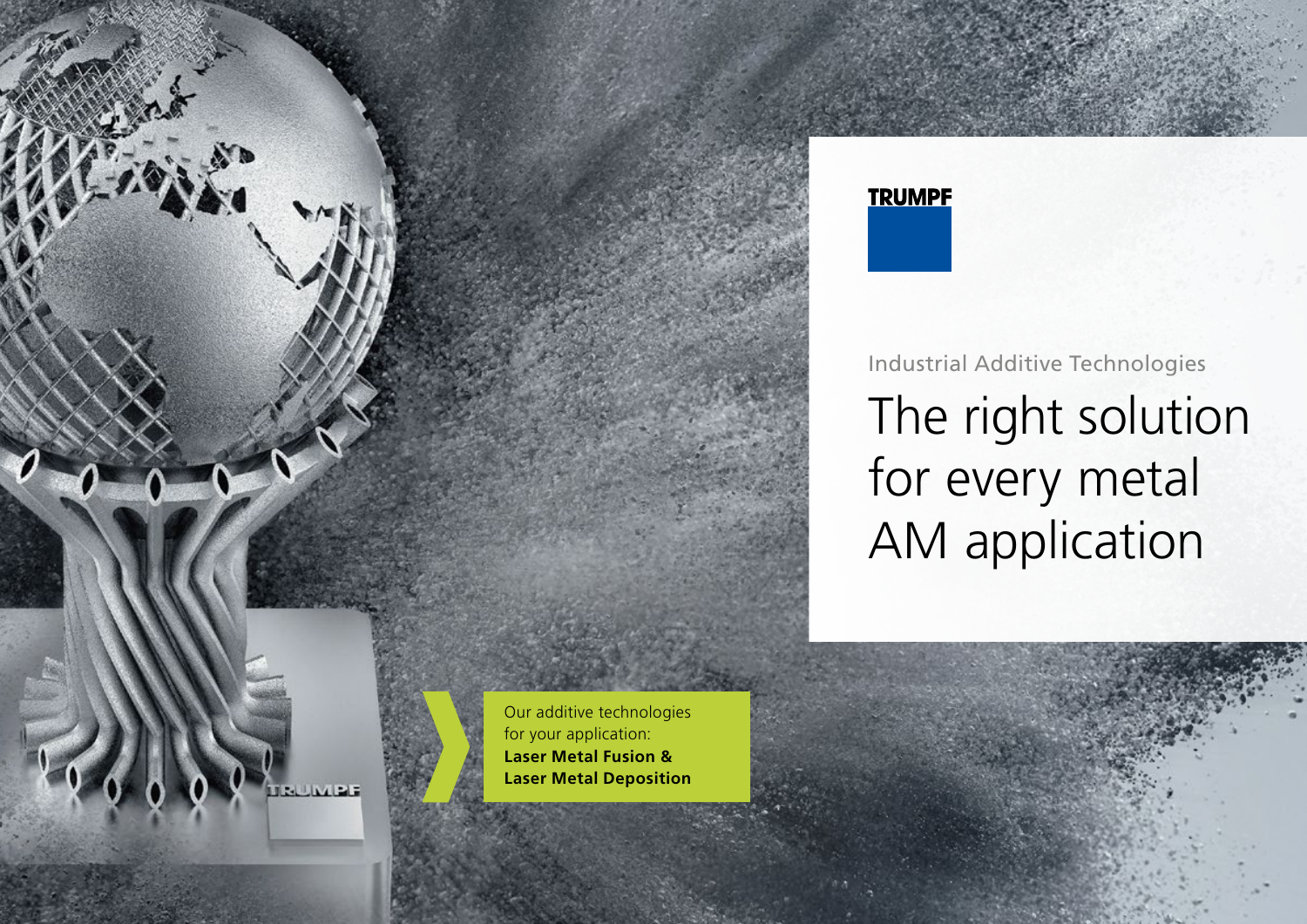# The right solution for every metal AM application

2020 2020

目

**STAGE** 

TruLaser Robot 5020



## **Laser Metal Deposition**

#### **The all-rounder among additive systems**

- $\blacksquare$  Laser Metal Deposition from coating to repair to additive manufacturing
- $\blacksquare$  The right beam source and powder feeder for every application
	- High-speed laser metal deposition for rotationally symmetric components

#### **TruPrint 1000**

#### **The most productive machine in its class**

TruLaser Cell 3000

TruPrint 1000

- Option multilaser: up to 80% more parts at the same time
- $\blacksquare$  Easy and intuitive handling

NEW: Multiplate option to compensate for order peaks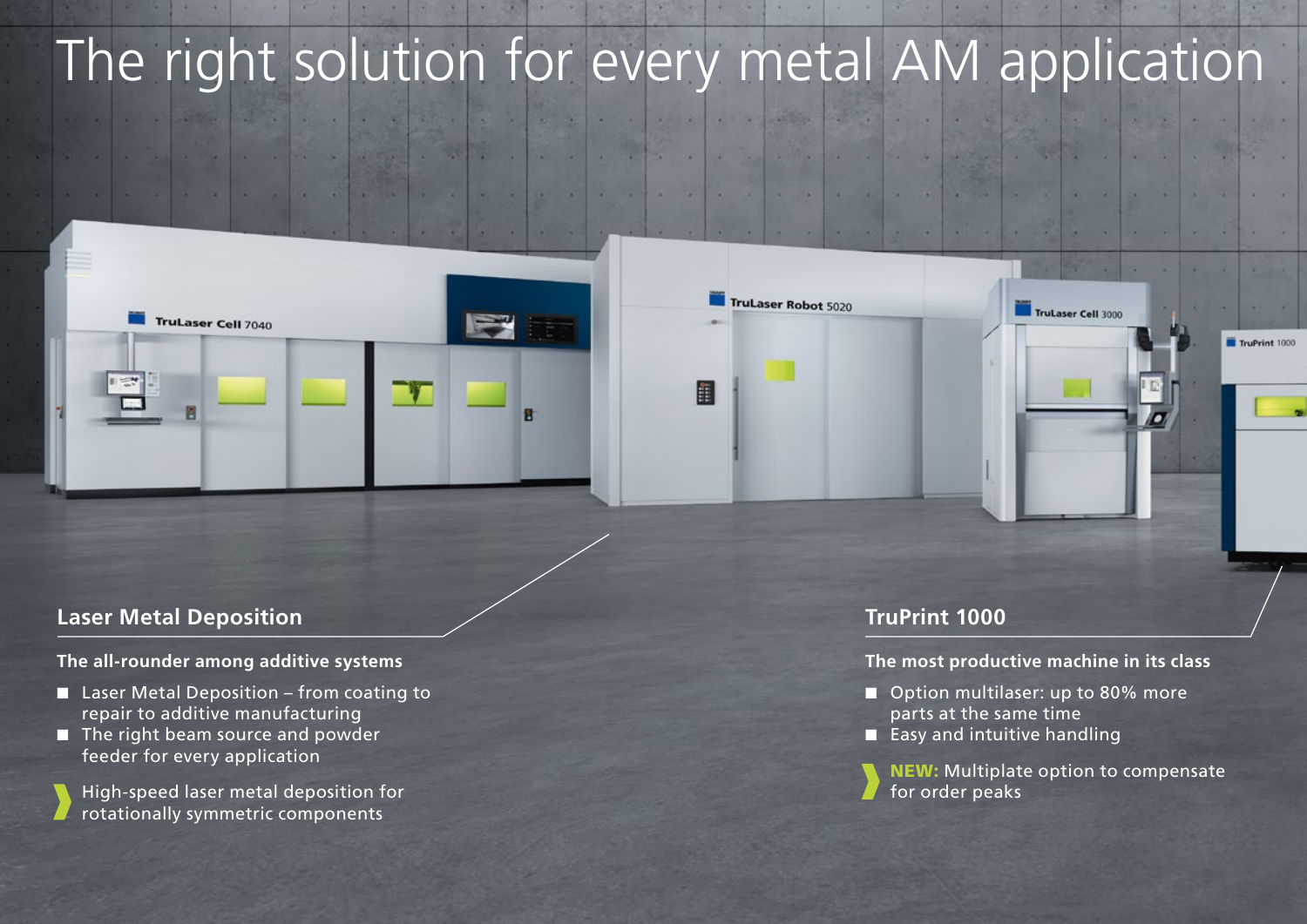

- Premium part quality with 55  $\mu$ m beam diameter
- Highly productive due to fullfield multilaser option
- $\Box$  Low part costs due to perfectly harmonized machine concept
- $\blacksquare$  Highest quality standards through monitoring
- $\blacksquare$  Inert, closed powder cycle
- Quickly exchangeable build and supply cylinders
- Large build volume: Ø 300 × 400 mm
	- NEW: Inert, external powder management
- Fullfield multilaser  $3 \times 500$  W
- Preheating up to  $500^{\circ}$ C (optional)
- Automatic process start
- External part and powder management compatible for TruPrint 3000 & 5000
- Intuitive HMI Touchpoint Print